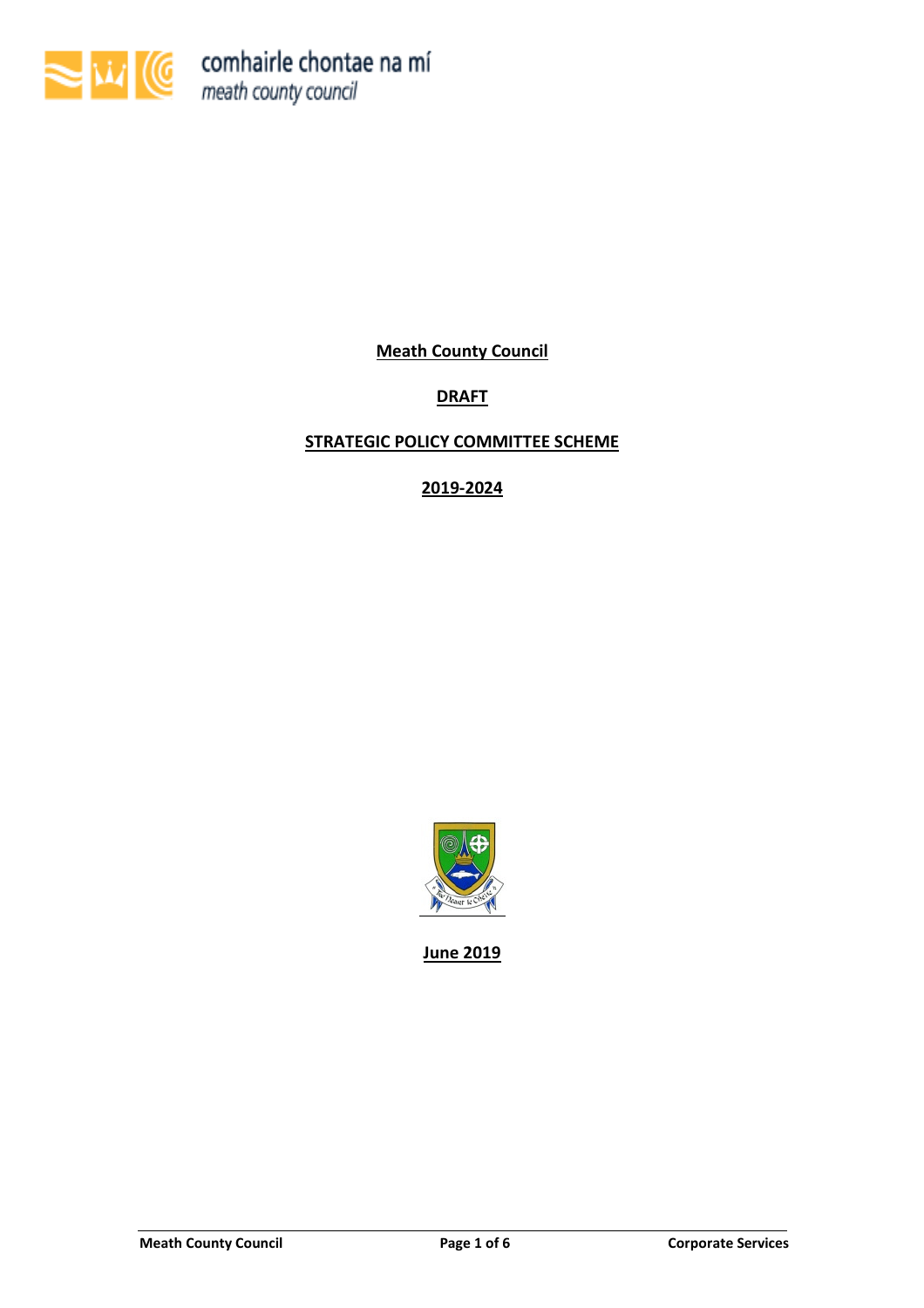## 1. INTRODUCTION

#### 1.1 Background

Meath County Council is the primary unit of Local Government in County Meath. The Council consists of 40 members who are directly elected by a system of proportional representation by means of a single transferable vote. Elections are held every 5 years with the most recent election held on May 24, 2019.

The functions of Meath County Council are divided into reserved and executive functions. The former are discharged by the Elected Councillors and involve important matters of policy including the adoption of the annual budget, the borrowing of money, the making of development plans, bye-laws, adopting building programmes, etc. Executive functions performed by the Chief Executive include the employment of staff, property management, planning decisions and the day to day administration of the Council's affairs. The Chief Executive will from time to time delegate certain functions to senior staff. The Council is one of County Meath's largest employers currently employing over 750 people.

In keeping with the policy of broadening involvement in local government through participation by community and sectoral interests, Meath County Council has operated Strategic Policy Committees (SPCs) since 2002. The statutory basis for such committees is set out in Section 48 of the Local Government Act 2001 as amended by Section 41 of the 2014 Act. It is now proposed to re-establish such committees that will afford an opportunity to relevant external bodies to become involved in the formulation of policies affecting the future of County Meath.

# 1.2 Role of Strategic Policy Committees (SPCs)

The role of the Strategic Policy Committees is to assist the Council in the formulation, development and review of policy and to reflect on the major functions or services of a local authority within the broader context. The SPCs will function as policy-centred committees, which can harness the experience of external bodies in the formulation of policy.

In accordance with Departmental guidance, there is a requirement that SPCs:

- Normally meet four times yearly at suitable times for all SPC Members, with a calendar of meetings to be agreed;
- Have an annual work programme which should be linked to the local authority's Corporate Plan and updated regularly as necessary;
- Are tailored to the size, membership and administrative resources of the local authority;
- Have a minimum one third of their membership drawn from sectors relevant to the committee's work;
- SPC Chairs should hold office for a minimum of three years which could be renewed by the Council;
- A Director of Service will attend meetings and provide support for each SPC.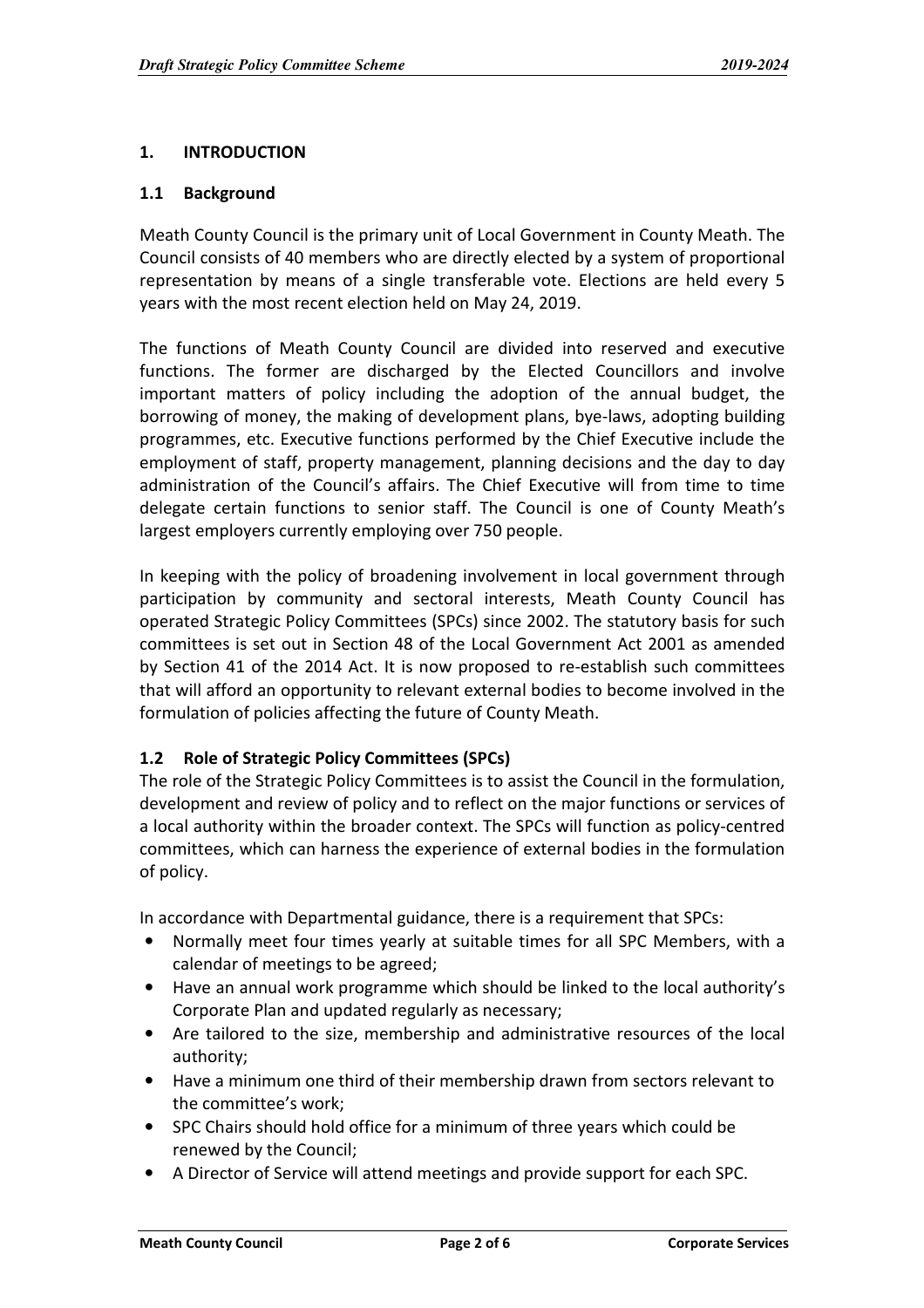# 1.3 The Corporate Policy Group (CPG)

The Council will also establish a Corporate Policy Group (CPG), which will comprise the Cathaoirleach of Meath County Council, the SPC chairs and where a Municipal District is not already represented, a member of such Municipal District. The CPG will be supported by the Chief Executive and Management Team. The role of the CPG in general is to monitor the overall performance of the Council, to coordinate the work of the SPCs, to monitor their work programmes and to act on behalf of the SPCs in contributing to the strategic process.

### 2. SPC FRAMEWORK 2019-2024

#### 2.1 Strategic Policy Committees and their Composition

Meath County Council will establish 4 Strategic Policy Committees with the following remits:

## Planning, Economic Development and Enterprise Climate Action and Environment **Transportation** Housing, Community and Cultural Development

Each SPC shall consist of 10 Elected Members and 5 sectoral interest nominees. Each Councillor shall sit on 1 SPC only.

The Council will appoint the Chairperson of each SPC who shall be ex-officio a member of that committee. The Chairperson will hold office for a minimum period of 3 years and the overall spread of SPC Chairs must, in accordance with the guidelines, reflect the political representational spread on the full Council.

The nominated preference of Councillors, as to which SPC they wish to serve on, will be accommodated in so far as practicable. In the event of any dispute and where agreement cannot otherwise be reached the final allocation of seats will be a matter for the Corporate Policy Group.

Membership of the SPCs (both Councillors and sectoral representatives) shall be for the lifetime of the Council. Casual vacancies that arise will be filled by the sector involved. Nominating bodies may also de-select their nominees.

#### 2.2 Sectoral Representation and Nomination

The following sectors will provide representation on SPCs, where appropriate: Agriculture / Farming Environment / Conservation Development / Construction Business / Commercial Trade Union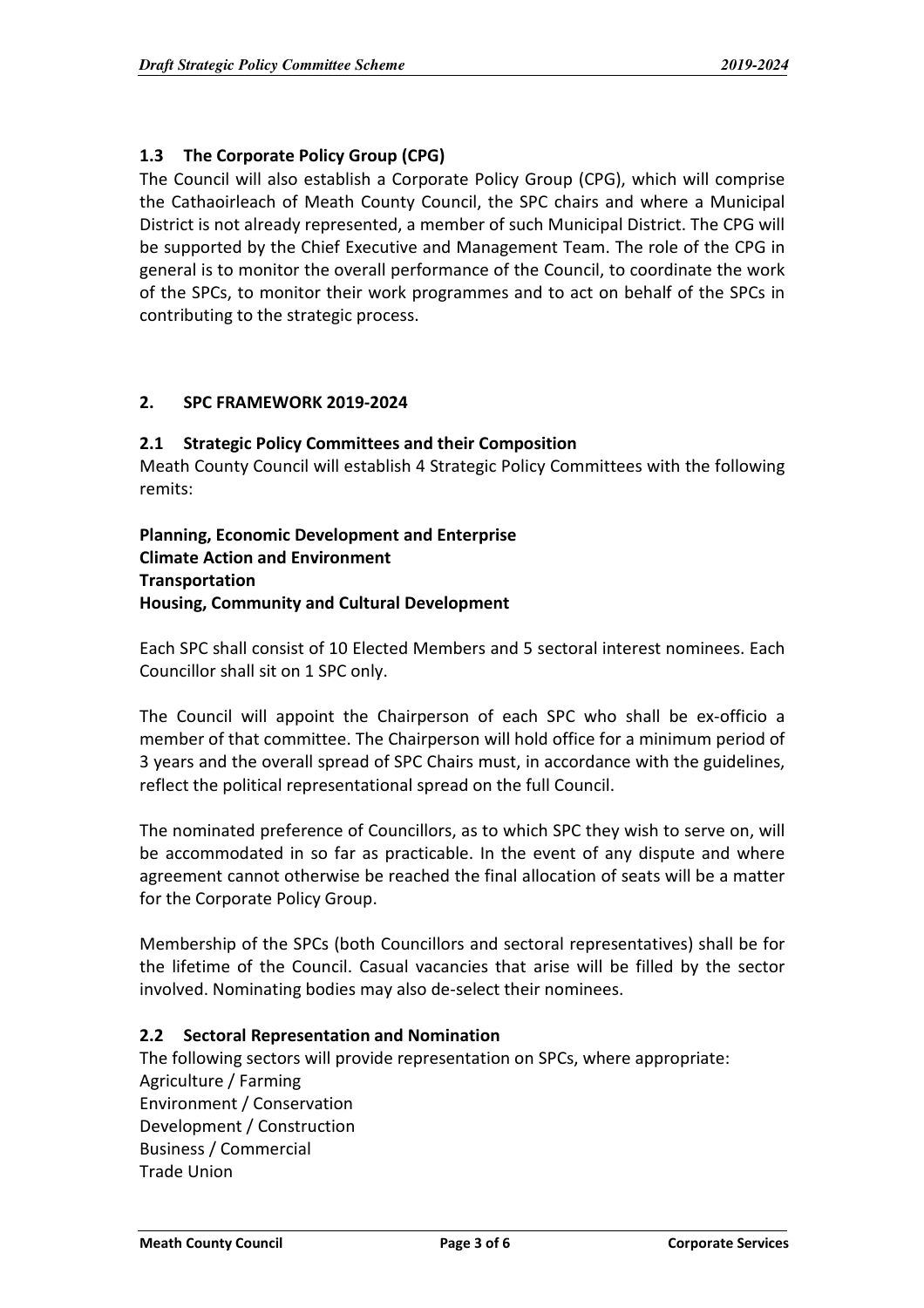Community / Voluntary Social Inclusion

The nomination process for the Agricultural/Farming, Business/Commercial, Development/Construction and the Trade Union sectors will be facilitated by the National Pillars. (national pillar contacts in Appendix 1).

The Environmental/Conservation sector will be facilitated by the Environmental Pillar and the associated Environmental College under the Public Participation Network (PPN) arrangements. The Environmental / Conservation, Community / Voluntary and Social Inclusion sectors will be determined on the basis of the local nomination process through the PPN in Meath. Member Organisations when joining the PPN must opt to be a part of one of three electoral colleges within the PPN: Environment; Social Inclusion; or Community and Voluntary.

In seeking nominations, sectors will be asked to bear in mind the objective of achieving a 40% gender balance in the making of appointments, as well as the need to foster social inclusiveness and equality when selecting their representatives.

|                                     | <b>Strategic Policy Committee</b>                                |                                                    |                       |                                                                |
|-------------------------------------|------------------------------------------------------------------|----------------------------------------------------|-----------------------|----------------------------------------------------------------|
|                                     | Planning,<br><b>Economic</b><br>Development<br><b>Enterprise</b> | <b>Climate Action</b><br>and<br><b>Environment</b> | <b>Transportation</b> | Housing,<br>Community,<br><b>Culture</b><br><b>Development</b> |
|                                     |                                                                  |                                                    |                       |                                                                |
| <b>Agriculture/Farming</b>          | $\mathbf{1}$                                                     | 1                                                  | 1                     |                                                                |
| Environment/                        | 1                                                                |                                                    | 1                     |                                                                |
| Conservation                        |                                                                  |                                                    |                       |                                                                |
| Development/<br><b>Construction</b> | $\mathbf{1}$                                                     |                                                    | $\mathbf{1}$          |                                                                |
| <b>Business/Commercial</b>          | $\overline{2}$                                                   | 1                                                  | 1                     |                                                                |
| <b>Trade Union</b>                  |                                                                  | 1                                                  |                       | 1                                                              |
| <b>Community/ Voluntary</b>         |                                                                  | 1                                                  | 1                     | $\mathbf{2}$                                                   |
| <b>Social Inclusion</b>             |                                                                  |                                                    |                       | 2                                                              |
|                                     |                                                                  |                                                    |                       |                                                                |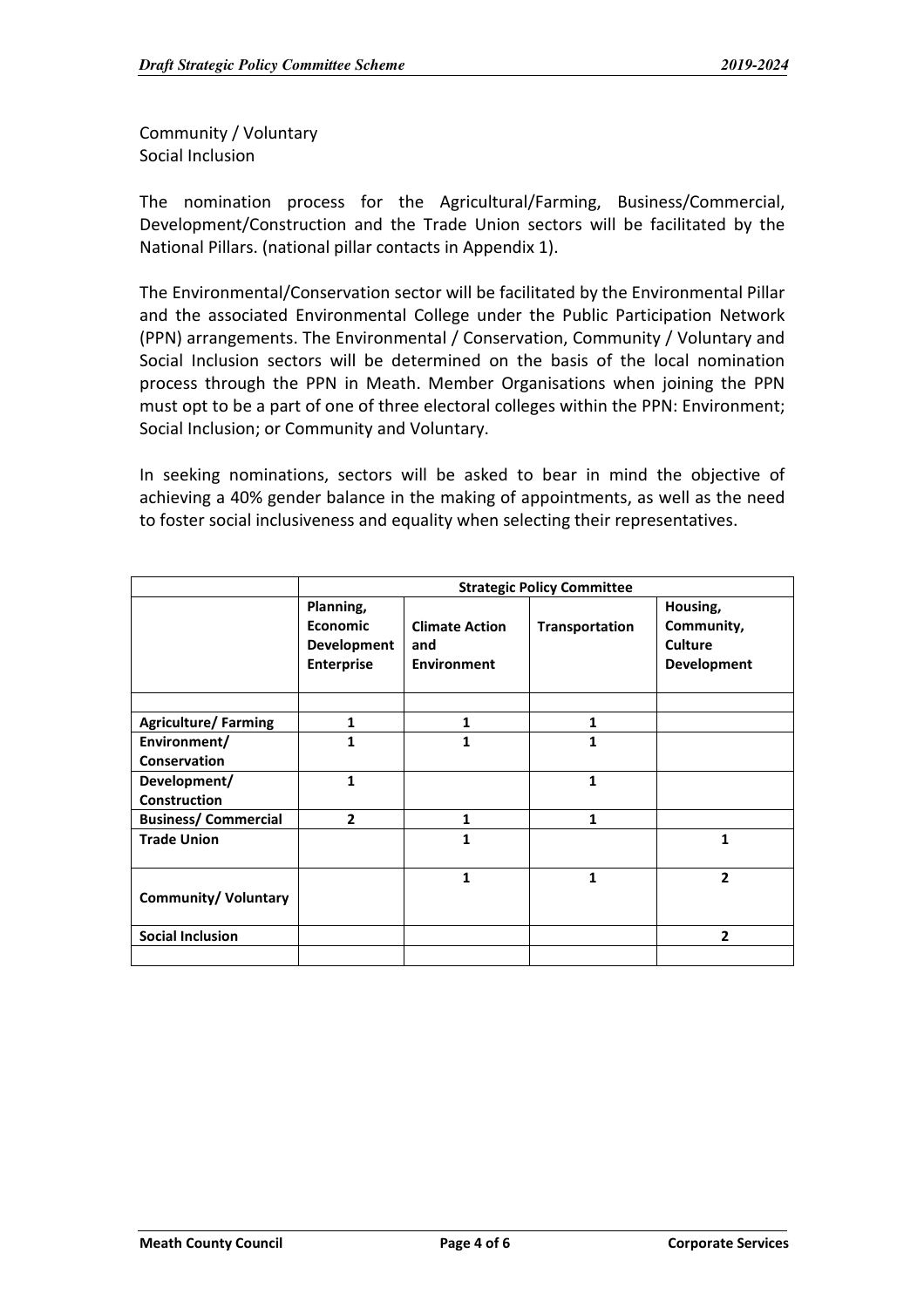### 3. SPC SCHEME IMPLEMENTATION

#### 3.1 Public Consultation Process

The draft SPC Scheme, when approved by Meath County Council, will be placed on public display for a period of one month to allow for the making of submissions on the draft scheme.

### 3.2 Adoption of SPC Scheme

Following adoption by Meath County Council of this SPC scheme, with or without amendment, nominations will be sought for representatives to the SPCs.

The Council will seek preferences from the Elected Members.

In the case of the National Key Stakeholder Pillars (i.e. Business/Employers Pillar, Trade Union Pillar, Farming/Agricultural Pillar and Environmental Pillar), Meath County Council will write to the contact persons enclosing the adopted scheme and seek the nominations of those pillars for their particular SPCs, as outlined above.

In addition, the Council will write to the national contact of the environmental sector seeking the validation of nominees to the Environment Electoral College under the PPN. With regard to the Community/Voluntary/Social Inclusion and Environmental/ Conservation Sectors, the Council will write to the PPN secretariat, enclosing a copy of the scheme and requesting selection of their representatives for the SPCs as set out in this Scheme.

One month will be allowed for receipt of all nominations by Meath County Council.

# 3.3 Principles for Appointing Members

In appointing Council members, the following principles will apply:

- Each County Councillor will serve on 1 SPC at any one time.
- Councillors may not be nominated to represent sectoral interests.
- SPC membership for Councillors will be for the lifetime of the Council. A member ceasing to be a Councillor would also cease membership of the SPC
- In the event of a Councillor resigning from an SPC the appointment of a replacement Councillor shall be decided by the full Council
- The proportionality of elected Councillors on each SPC will as far as is possible reflect that which prevails in the full Council.
- Each member will be asked to express a preference for the SPC on which they would like to serve. In the event that any particular SPC is oversubscribed and agreement cannot otherwise be reached the final allocation of seats will be a matter for the Council's Corporate Policy Group.